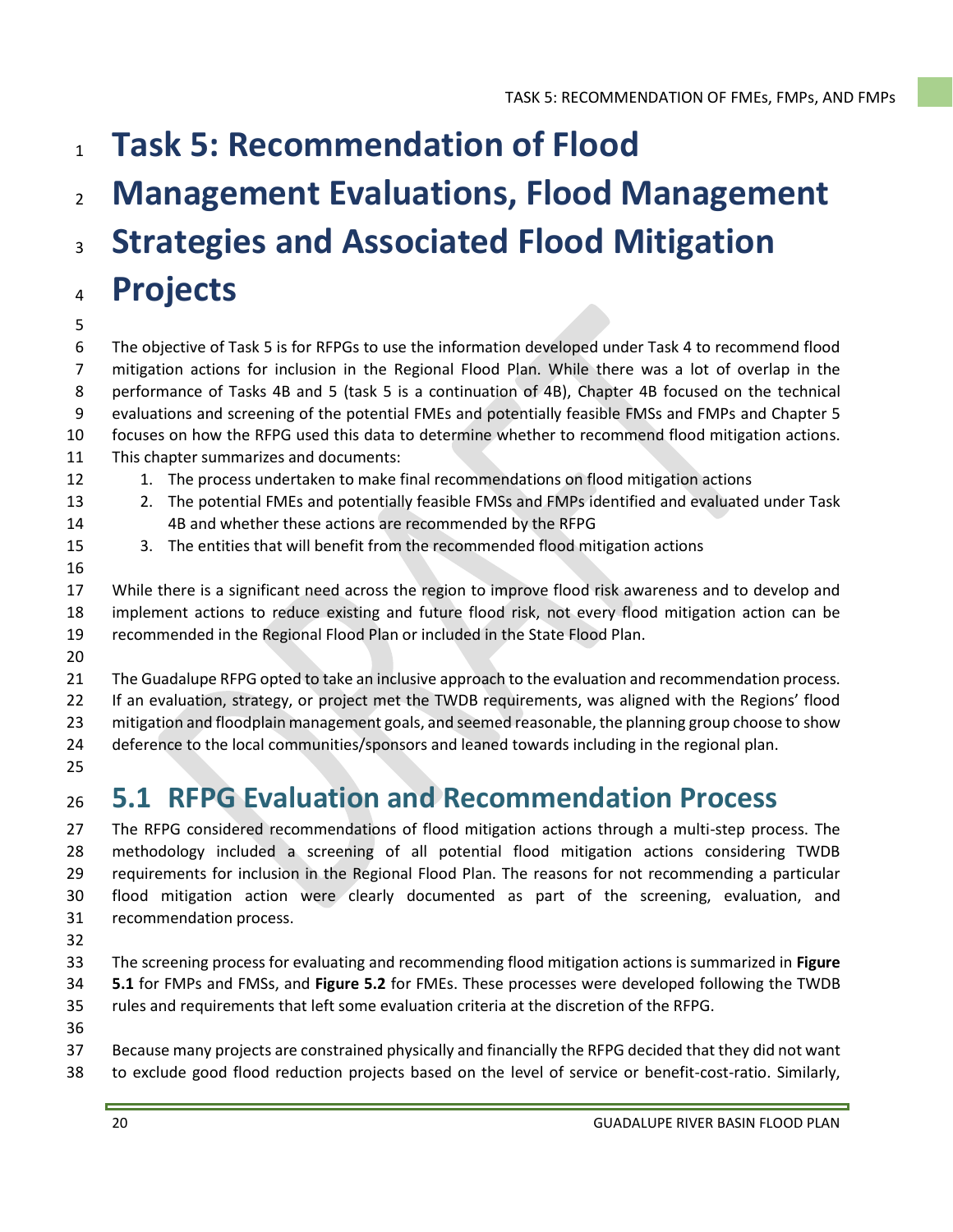because many of the known flood mitigation projects were identified by local jurisdictions the drainage areas are often under one-square mile and the RFPG did not want to exclude those from the plan. The RFPG did express a desire to identify and group small individual projects to create larger FMPs within single jurisdictions as well as to encourage communities to work together on regional projects. Those

- efforts are somewhat limited in this first cycle but will be an important aspect of the amended plan due
- to be submitted in July 2023.
- 

 *Due to the overlap of Tasks 4B and 5, the recommendation process was in many ways an extension of the initial screening process with a more detailed evaluation of each action, geospatial location, determination of flood risk indicators and risk reduction potential, and reassignment of actions as needed (ex: FMP to FME).* 

# **5.2 Sponsor Support**

 Initial efforts to contact potential sponsors consisted of sending surveys to communities. These surveys included actions identified for each community, giving the community an opportunity to identify any that are no longer relevant or that they are actively pursuing. These surveys were followed up with calls to inform communities of the survey and its purpose. To supplement this outreach effort the planning group leveraged existing relationships to contact communities in an effort to increase community participation and to gather additional input.

 While these efforts furthered the goal of receiving community feedback on what actions they wanted to 22 pursue, not all communities were able to be reached, and accordingly, the RFPG decided that an affirmative willingness to sponsor a given action would not be a prerequisite for inclusion in the plan. Therefore, all potential actions were considered for inclusion in the plan unless an entity had specifically declined to be listed as a sponsor and no other appropriate potential sponsor was identified. This approach was adopted because:

- 27 1. It provides a conservative estimate of the flood mitigation need in the region.
- 28 28 2. Inclusion in the plan does not obligate an entity to sponsorship an action, it simply allows an entity to be eligible for funding if they have the interest and capacity to pursue an action.
- 

31 It is important to note that all sponsors associated with recommended actions were subsequently sent a

survey to identify potential funding sources for the actions listed in the plan. This effort is detailed in

- Chapter 9.
- 
-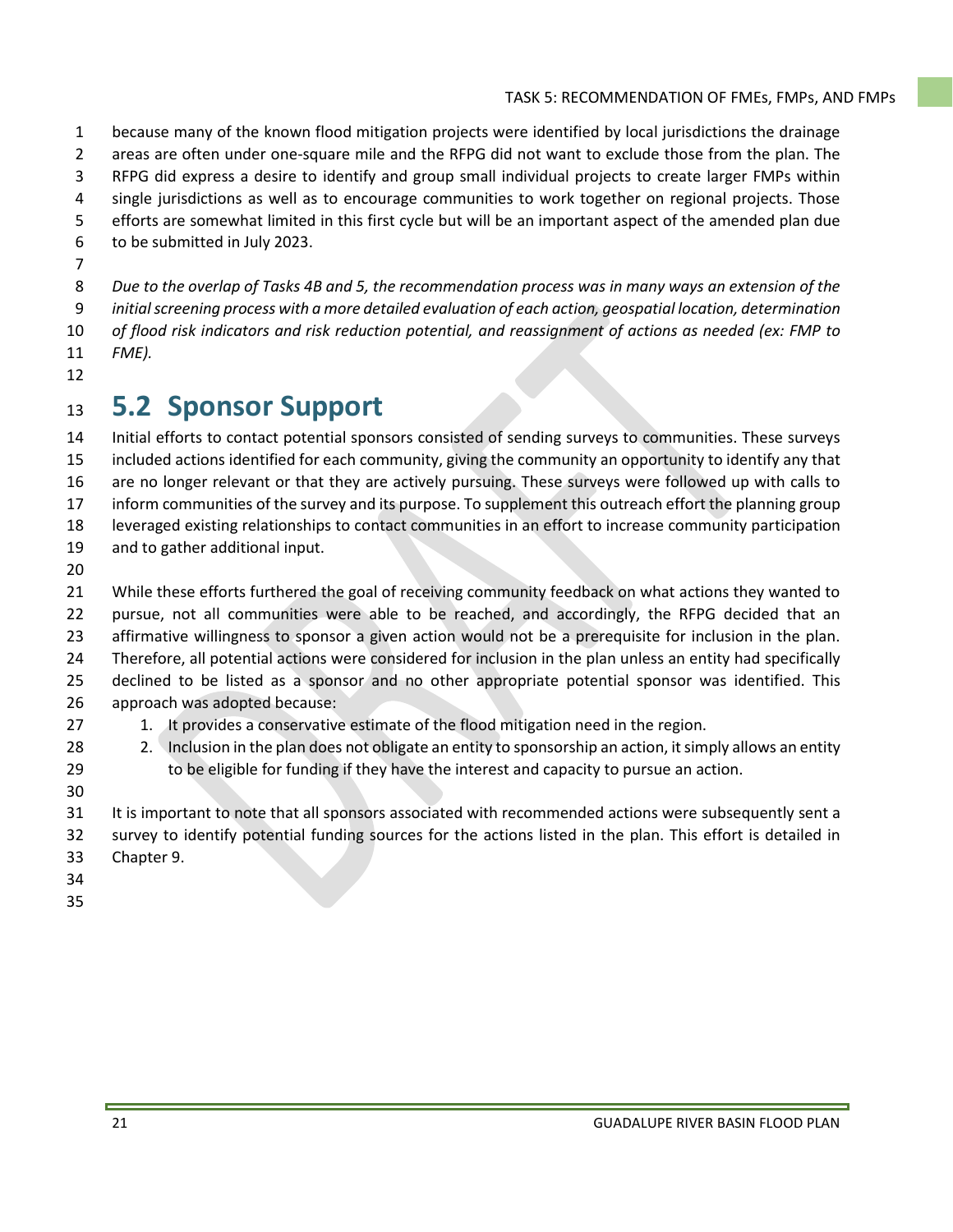|                     | Figure 5.1: FMP and FMS Screening Process                                                                                                                                                                |
|---------------------|----------------------------------------------------------------------------------------------------------------------------------------------------------------------------------------------------------|
| 1. Goals            | • Confirm FMPs / FMSs support an RFPG goal.                                                                                                                                                              |
|                     |                                                                                                                                                                                                          |
| 2. Unfeasible       | . Remove FMPs / FMSs deemed not to be feasible. For exmaple, focuses on addressing<br>response and recovery rather than mitigation                                                                       |
|                     |                                                                                                                                                                                                          |
| 3. Contact Sponsors | . Determine if the FMP/FMS is still viable and/or has not been completed or funded<br>•Request additional data<br>. Remove FMPs / FMSs that have been completed or Sponsor is not interested             |
|                     |                                                                                                                                                                                                          |
| 4. Initial Analysis | • Populate Flood Risk Indicators<br>.Calculate Reduction in Flood Risk for FMPs<br>• Update or Calculate Costs                                                                                           |
|                     |                                                                                                                                                                                                          |
| 5. Full Analysis    | .Verify no Negative Impacts<br>•Benefit-Cost Analysis (existing or can be determined)                                                                                                                    |
|                     |                                                                                                                                                                                                          |
| 6. Unfeasible       | . Remove FMPs / FMSs deemed not to be feasible.<br>. Causes negative impacts, No quantifiable flood reduction benefits, Duplicate Benefits                                                               |
|                     |                                                                                                                                                                                                          |
| 7. Reassign         | . Determine if there are any FMPs that need to be reassigned as an FME                                                                                                                                   |
|                     |                                                                                                                                                                                                          |
| 8. Evaluate         | . Quantifiable results to ID FMPs / FMSs with the most complete information and / or result in<br>the greatest benefits<br>•Identify FMPs / FMSs located in areas of greatest need (use Task 4A results) |
|                     |                                                                                                                                                                                                          |
| 9. Recommend        | • Final FMP / FMS Recommendations                                                                                                                                                                        |
|                     |                                                                                                                                                                                                          |

E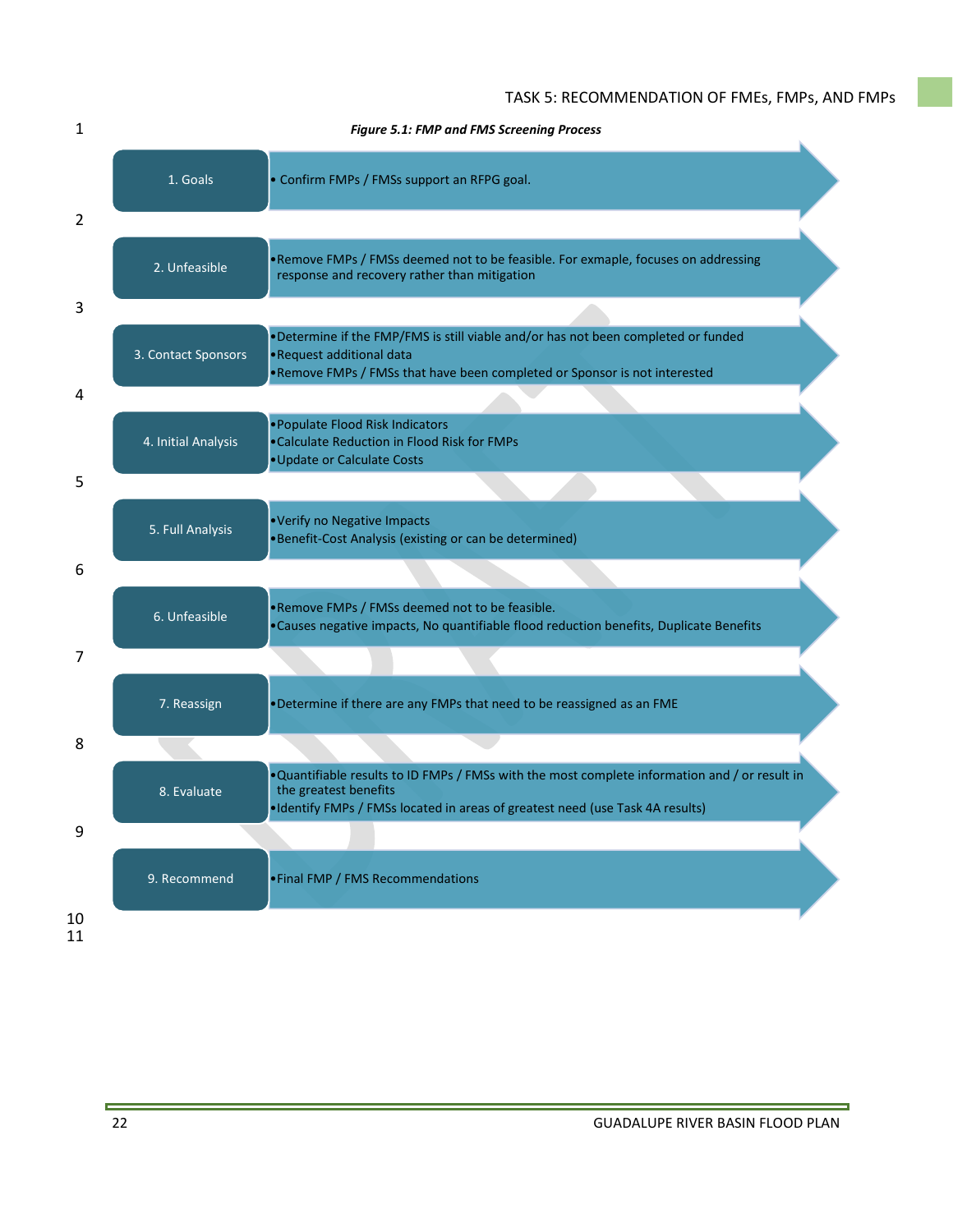| 1              | <b>Figure 5.2: FME Screening Process</b> |                                                                                                                                                                                                                                            |  |  |  |  |  |
|----------------|------------------------------------------|--------------------------------------------------------------------------------------------------------------------------------------------------------------------------------------------------------------------------------------------|--|--|--|--|--|
| $\overline{2}$ | 1. Goals                                 | •Confirm FMEs support a specific RFPG goal                                                                                                                                                                                                 |  |  |  |  |  |
| 3              | 2. Contact Sponsors                      | •Verify if study has been completed<br>.Verify interest in potential FME<br>.Request additional data to refine FME Areas<br>. Remove FMEs that have been completed or Sponsor is not interested                                            |  |  |  |  |  |
| 4              | 3. Analysis                              | • Refine FME areas as needed<br>• Populate Flood Risk Indicators<br>•Calculate cost for FME                                                                                                                                                |  |  |  |  |  |
| 5              | 4. Evaluate                              | • Evaluate quantifiable<br>. Identify FMEs that have potential to develop into FMPs for the next planning cycle<br>. Identify FMEs that could be promoted to FMP<br>•Identify FMEs located in areas of greatest need (use Task 4A results) |  |  |  |  |  |
| 6              | 5. Goals                                 | . Develop additional FMEs as needed to cover missing short-term goals<br>. Identify Sponsors for additional FMEs and obtain their commitment                                                                                               |  |  |  |  |  |
| 7              | 6. Recommend                             | • Final FME Recommendations                                                                                                                                                                                                                |  |  |  |  |  |
| 8              |                                          |                                                                                                                                                                                                                                            |  |  |  |  |  |

E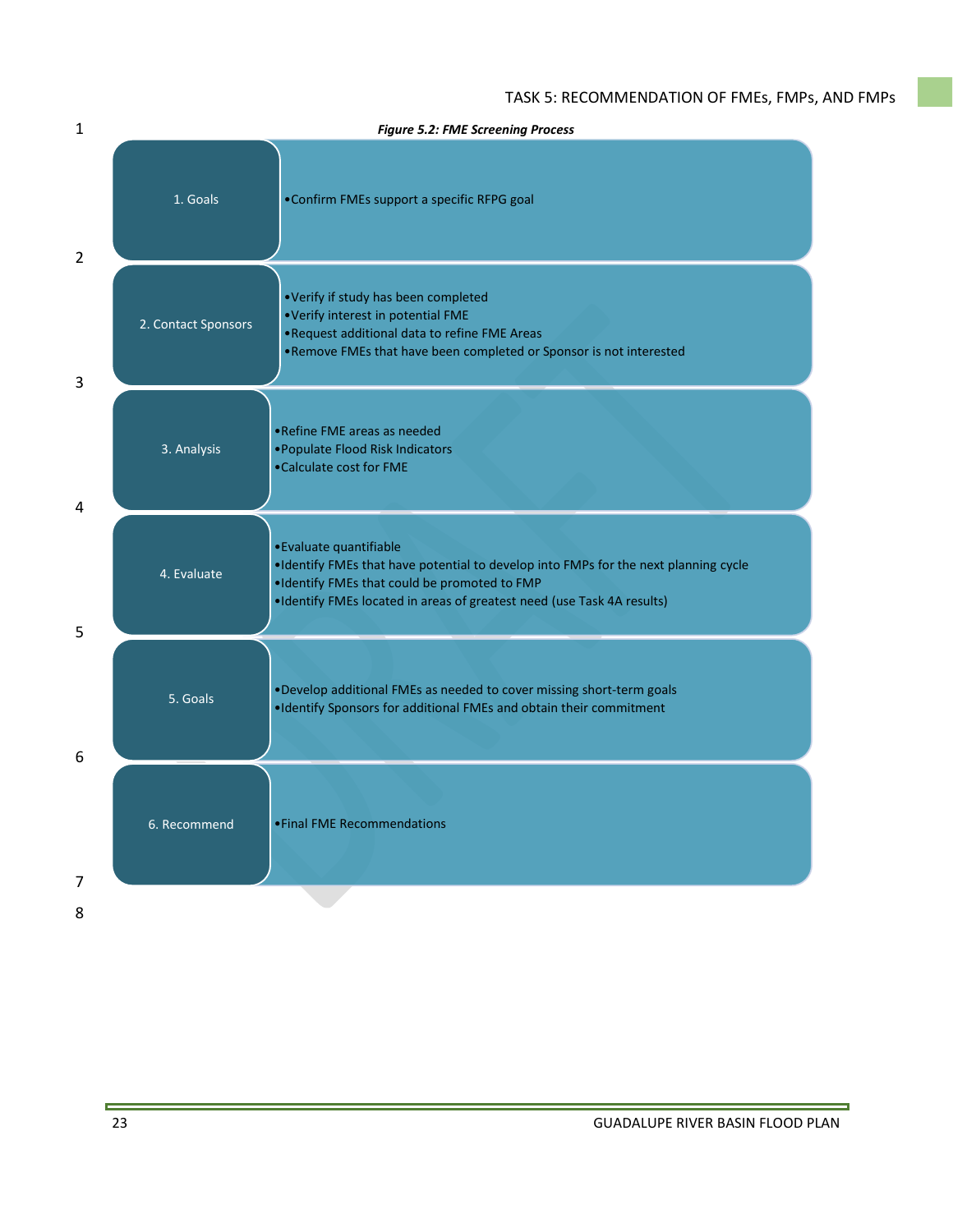# **5.3 Flood Management Evaluations**

### **Description and Summary of Recommended FMEs**

A total of 136 potential FMEs were identified and evaluated by the RFPG. Of these, all 136 were

recommended, representing a combined total of \$68,414,000 of flood management evaluation need

 covering more than 25,000 square miles across the region. Some of the FMEs also included an estimated 6 construction cost totaling an additional  $\frac{1}{2}$ . The number and types of studies recommended by the RFPG

- are summarized in **Table 5.1**.
- 

| <b>Table 5.1: Summary of Recommended FMEs</b> |
|-----------------------------------------------|
|                                               |

| <b>FME ID</b> | <b>Name</b>                                                                                             | <b>Type</b>             | Cost |           |
|---------------|---------------------------------------------------------------------------------------------------------|-------------------------|------|-----------|
| 111000012     | City of Buda Dam Study                                                                                  | Preparedness            | \$   | 500,000   |
| 111000063     | City of Seguin Ingress Egress Improvements Project Planning                                             | Preparedness            | \$   | 250,000   |
| 111000096     | Comal County Evacuation and Dam Safety Plan                                                             | Preparedness            | \$   | 50,000    |
| 111000112     | Hays County Dam Inundation Maps                                                                         | Preparedness            | \$   | 500,000   |
| 111000123     | Kerr County Dam Integrity Study                                                                         | Preparedness            | \$   | 500,000   |
| 111000010     | City of Cibolo and Seguin Road Access and Conditions Study                                              | Preparedness            | \$   | 500,000   |
| 111000006     | Caldwell County Emergency Service District #3 Repetitive Loss Property Mitigation<br>Study              | <b>Project Planning</b> | \$   | 1,000,000 |
| 111000007     | Caldwell County Emergency Service District #4 Fire Station 2 Project Planning                           | <b>Project Planning</b> | \$   | 100,000   |
| 111000008     | Canyon Regional WA Hays Caldwell Water Treatment Plant Floodwall Project Planning                       | <b>Project Planning</b> | \$   | 159,355   |
| 111000100     | Comal County Master WID River Road Low Water Crossing Improvement Project<br>Planning                   | <b>Project Planning</b> | \$   | 700,000   |
| 111000119     | Hunts ISD Storm Drainage Infrastructure Project Planning                                                | <b>Project Planning</b> | \$   | 100,000   |
| 111000120     | Ingram ISD Construct New Storm Drainage Infrastructure                                                  | <b>Project Planning</b> | \$   | 100,000   |
| 111000121     | Ingram ISD Improve Existing Storm Drainage Infrastructure                                               | <b>Project Planning</b> | \$   | 100,000   |
| 111000124     | Kerr ISD Storm Drainage Infrastructure Project Planning                                                 | <b>Project Planning</b> | \$   | 100,000   |
| 111000003     | Caldwell County Bridge Improvements Project Planning                                                    | <b>Project Planning</b> | \$   | 256,000   |
| 111000015     | City of Flatonia Drainage Project Planning                                                              | <b>Project Planning</b> | \$   | 2,739,000 |
| 111000016     | City of Flatonia WWTP Floodproofing Project Planning                                                    | <b>Project Planning</b> | \$   | 100,000   |
| 111000017     | City of Garden Ridge Drainage Improvements Project Planning                                             | <b>Project Planning</b> | \$   | 100,000   |
| 111000018     | City of Gonzales Tinsley Creek Improvement Project Planning                                             | <b>Project Planning</b> | \$   | 600,000   |
| 111000019     | City of Gonzales Tinsley Creek Flood Mitigation Project Planning                                        | <b>Project Planning</b> | \$   | 430,000   |
| 111000022     | City of Kerrville Pinto Trail Project Planning                                                          | <b>Project Planning</b> | \$   | 100,000   |
| 111000023     | City of Kerrville Park Street Low Water Crossing Project Planning                                       | <b>Project Planning</b> | \$   | 340,000   |
| 111000024     | City of Kerrville First Street Low Water Crossing Project Planning                                      | <b>Project Planning</b> | \$   | 510,000   |
| 111000025     | City of Kerrville Fourth Street Low Water Crossing Project Planning                                     | <b>Project Planning</b> | \$   | 180,000   |
| 111000026     | City of Kerrville Hill Country Drive at SH 16 Project Planning                                          | <b>Project Planning</b> | \$   | 245,000   |
| 111000027     | City of Kerrville Upper Lois Street Drainage Improvements (between Woodlawn and<br>Ox) Project Planning | <b>Project Planning</b> | \$   | 100,000   |
| 111000028     | City of Kerrville Harper Street between Culberson Avenue and Lewis Avenue Project<br>Planning           | <b>Project Planning</b> | \$   | 180,000   |
| 111000029     | City of Kerrville Circle Avenue Drainage Channel Project Planning                                       | <b>Project Planning</b> | \$   | 100,000   |
| 111000030     | City of Kerrville Jack Drive - Undersized Inlet Project Planning                                        | <b>Project Planning</b> | \$   | 240,000   |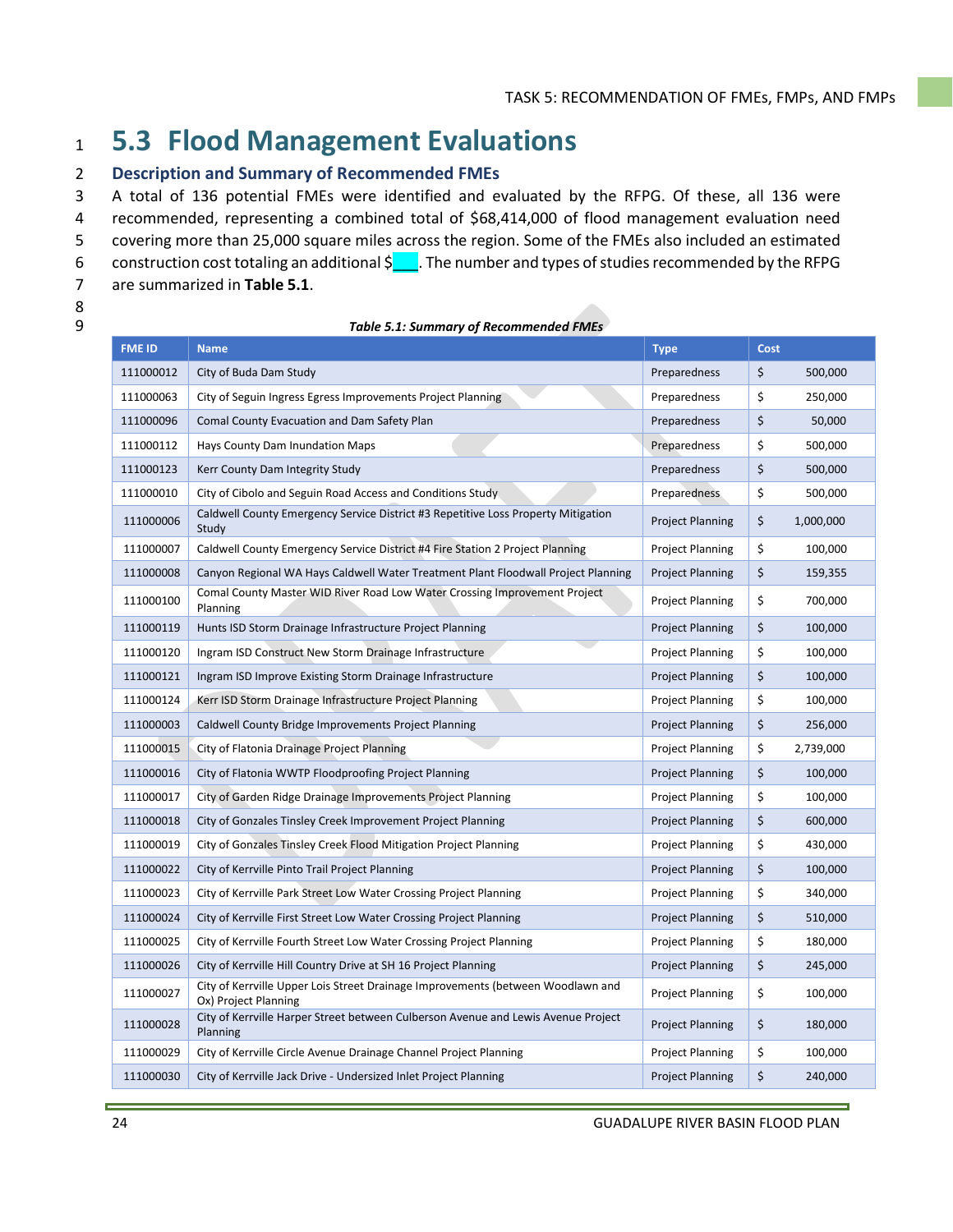| 111000031 | City of Kerrville Harper Road to Town Creek (Fay Drive) Drainage Improvements Study                                                     | <b>Project Planning</b> | \$       | 150,000   |
|-----------|-----------------------------------------------------------------------------------------------------------------------------------------|-------------------------|----------|-----------|
| 111000034 | City of Kyle - N. Burleson Street Drainage Improvements Project Planning                                                                | <b>Project Planning</b> | \$<br>\$ | 983,000   |
| 111000039 | City of Mountain City Repetitive Loss Structure Mitigation Study                                                                        | <b>Project Planning</b> |          | 150,000   |
| 111000040 | City of New Braunfels Goodwin Lane Improvements Project Planning                                                                        | <b>Project Planning</b> | \$       | 200,000   |
| 111000041 | City of New Braunfels Voluntary Buyout Program Project Planning                                                                         | <b>Project Planning</b> | \$       | 150,000   |
| 111000042 | City of New Braunfels - Landa Park Aquatics Complex - Green Stormwater<br>Infrastructure Retrofit Project Planning                      | <b>Project Planning</b> | \$       | 675,086   |
| 111000043 | City of New Braunfels - Box Culvert Installation to Reduce Flood Risk on Blieders<br>Creek, Comal River and Landa Park Project Planning | <b>Project Planning</b> | \$       | 878,000   |
| 111000051 | City of Niederwald Engineering Review of City Hall                                                                                      | <b>Project Planning</b> | \$       | 10,000    |
| 111000052 | City of Nixon Voluntary Buyout Program Project Planning                                                                                 | <b>Project Planning</b> | \$       | 150,000   |
| 111000056 | City of San Marcos Low Water Crossing at Jackman Project Planning                                                                       | <b>Project Planning</b> | \$       | 150,000   |
| 111000057 | City of San Marcos Low Water Crossing at Mitchell and Purgatory Creek Project<br>Planning                                               | <b>Project Planning</b> | \$       | 200,000   |
| 111000058 | City of San Marcos LWC at River Road and Railroad Trestle/Blanco River Project<br>Planning                                              | <b>Project Planning</b> | \$       | 150,000   |
| 111000059 | City of San Marcos LWC at S LBJ and Purgatory Creek Project Planning                                                                    | <b>Project Planning</b> | \$       | 150,000   |
| 111000060 | City of San Marcos - Extension of River Ridge Parkway West Project Planning                                                             | <b>Project Planning</b> | \$       | 298,000   |
| 111000064 | City of Seguin City-wide Drainage Improvements Project Planning                                                                         | <b>Project Planning</b> | \$       | 200,000   |
| 111000065 | City of Seguin Voluntary Buyout Program Project Planning                                                                                | <b>Project Planning</b> | \$       | 300,000   |
| 111000066 | City of Seguin Citywide Drainage Project Planning                                                                                       | <b>Project Planning</b> | \$       | 4,304,000 |
| 111000067 | City of Seguin Sewage Treatment Plant Floodproofing Project Planning                                                                    | <b>Project Planning</b> | \$       | 100,000   |
| 111000068 | City of Uhland Drainage Improvement Project Planning                                                                                    | <b>Project Planning</b> | \$       | 1,334,000 |
| 111000070 | City of Victoria Harden Critical Infrastructure Project Planning                                                                        | <b>Project Planning</b> | \$       | 100,000   |
| 111000071 | City of Victoria Voluntary Buyout Program Project Planning                                                                              | <b>Project Planning</b> | \$       | 150,000   |
| 111000072 | City of Victoria Flood Gate Project Planning                                                                                            | <b>Project Planning</b> | \$       | 45,000    |
| 111000073 | City of Victoria Regional Drainage Solutions Project Planning                                                                           | <b>Project Planning</b> | \$       | 1,327,962 |
| 111000074 | City of Victoria - Storm Sewer Improvements Project Planning                                                                            | <b>Project Planning</b> | \$       | 3,946,100 |
| 111000075 | City of Victoria Clean and Televise Storm Sewers Project Planning                                                                       | <b>Project Planning</b> | \$       | 1,662,106 |
| 111000076 | City of Victoria Regrade Priority Ditches and Driveway Culverts Project Planning                                                        | <b>Project Planning</b> | \$       | 1,165,853 |
| 111000077 | City of Victoria Repair Channel Failures & Sediment Removal Project Planning                                                            | <b>Project Planning</b> | \$       | 276,201   |
| 111000079 | City of Waelder Voluntary Buyout Program Project Planning                                                                               | <b>Project Planning</b> | \$       | 150,000   |
| 111000081 | City of Wimberley FM 1492 at Blanco River Low Water Crossing Project Planning                                                           | <b>Project Planning</b> | \$       | 100,000   |
| 111000082 | City of Wimberley Hidden Valley at Blanco River Low Water Crossing Project Planning                                                     | <b>Project Planning</b> | \$       | 100,000   |
| 111000083 | City of Wimberley Little Arkansas at Blanco River Low Water Crossing Project Planning                                                   | <b>Project Planning</b> | \$       | 100,000   |
| 111000084 | City of Wimberley Valley Drive at Pierce Creek Low Water Crossing Project Planning                                                      | <b>Project Planning</b> | \$       | 100,000   |
| 111000085 | City of Wimberley Flite Acres Road Low Water Crossing Project Planning                                                                  | <b>Project Planning</b> | \$       | 100,000   |
| 111000086 | City of Wimberley FM 1492 at Pierce Creek Low Water Crossing Project Planning                                                           | <b>Project Planning</b> | \$       | 100,000   |
| 111000087 | City of Wimberley Wilson Creek at River Road Low Water Crossing Project Planning                                                        | <b>Project Planning</b> | \$       | 100,000   |
| 111000088 | City of Wimberley Green Acres Dr. at Fire Station Low Water Crossing Project Planning                                                   | <b>Project Planning</b> | \$       | 100,000   |
| 111000089 | City of Wimberley Leveritt's Loop Low Water Crossing Project Planning                                                                   | <b>Project Planning</b> | \$       | 100,000   |
| 111000090 | City of Wimberley Spoke Hollow Dr. at Spoke Pile Creek Low Water Crossing Project<br>Planning                                           | <b>Project Planning</b> | \$       | 100,000   |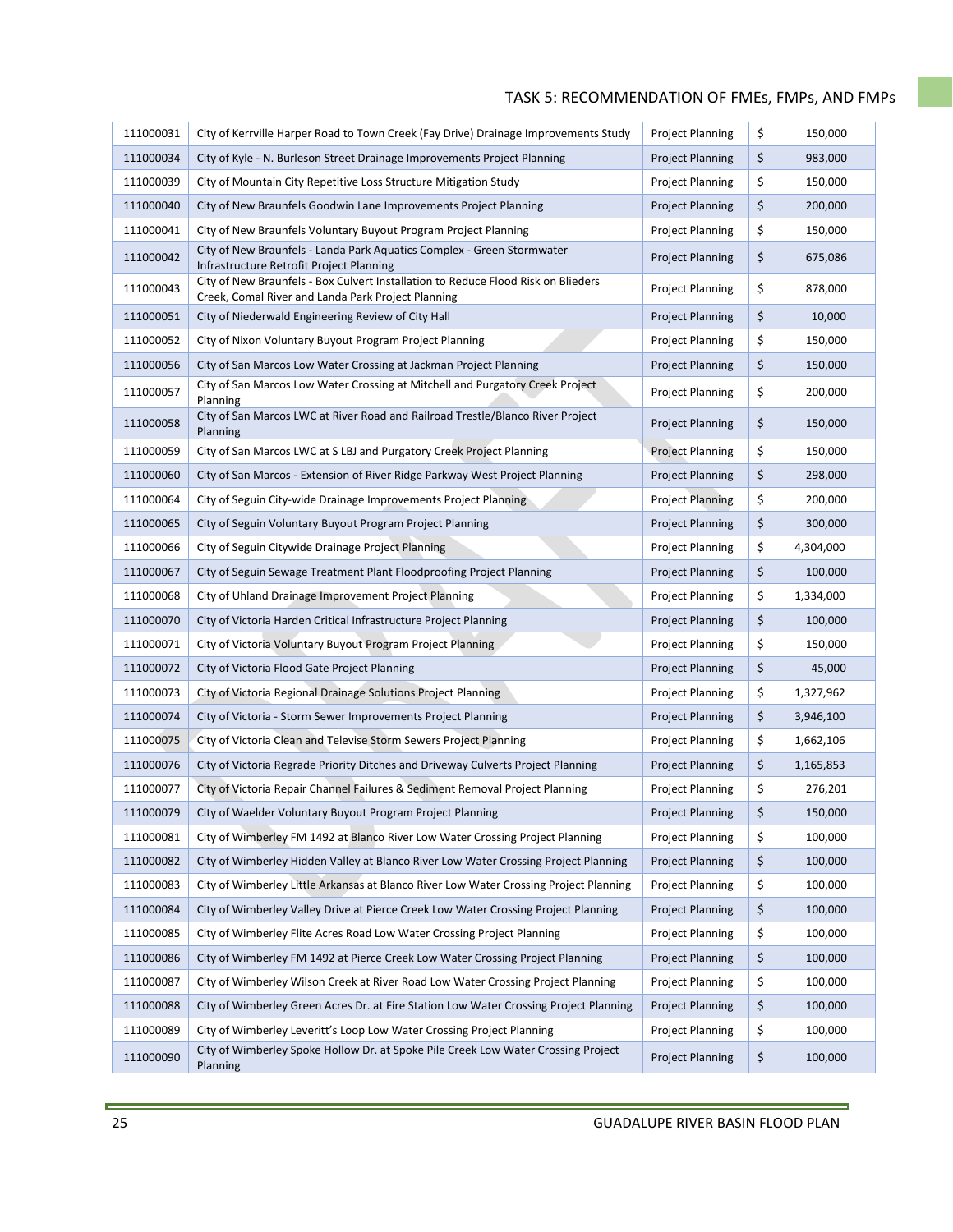| 111000091 | City of Wimberley River Road at Western City Limit Low Water Crossing Project<br>Planning            | <b>Project Planning</b> | \$<br>100,000   |
|-----------|------------------------------------------------------------------------------------------------------|-------------------------|-----------------|
| 111000092 | City of Wimberley Paradise Hills Low Water Crossing Project Planning                                 | <b>Project Planning</b> | \$<br>100,000   |
| 111000093 | City of Wimberley River Road Reconstruction Project Planning                                         | <b>Project Planning</b> | \$<br>100,000   |
| 111000094 | City of Wimberley Little Ranches at Panther Creek Low Water Crossing Project<br>Planning             | <b>Project Planning</b> | \$<br>100,000   |
| 111000095 | City of Wimberley Hoots Holler Low Water Crossing Project Planning                                   | <b>Project Planning</b> | \$<br>100,000   |
| 111000097 | Comal County Low Water Crossing Improvements Project Planning                                        | <b>Project Planning</b> | \$<br>150,000   |
| 111000098 | Comal County Voluntary Buyout Program Project Planning                                               | <b>Project Planning</b> | \$<br>357,000   |
| 111000099 | Comal County Retention Dam Project Planning                                                          | <b>Project Planning</b> | \$<br>8,000,000 |
| 111000102 | City of Cuero City Public Service Station Project Planning                                           | <b>Project Planning</b> | \$<br>100,000   |
| 111000104 | Dewitt County Drainage District Channel Improvements Project Planning                                | <b>Project Planning</b> | \$<br>250,000   |
| 111000103 | City of Cuero WWTP Floodproofing Project Planning                                                    | <b>Project Planning</b> | \$<br>100,000   |
| 111000105 | DeWitt County (City of Nordheim) Flash Flood Mitigation Project Planning                             | <b>Project Planning</b> | \$<br>150,000   |
| 111000106 | Gillespie County Low Water Crossing Improvements Project Planning                                    | <b>Project Planning</b> | \$<br>50,000    |
| 111000107 | Gonzales County Voluntary Buyout Program Project Planning                                            | <b>Project Planning</b> | \$<br>150,000   |
| 111000110 | Guadalupe County Voluntary Buyout Program Project Planning                                           | <b>Project Planning</b> | \$<br>150,000   |
| 111000111 | <b>Guadalupe County LWC Project Planning</b>                                                         | <b>Project Planning</b> | \$<br>2,000,000 |
| 111000113 | Hays County Harden Critical Infrastructure Project Planning                                          | <b>Project Planning</b> | \$<br>100,000   |
| 111000114 | Hays County Drainage Project Planning (Willow Springs Creek between McCarty Lane<br>and Hunter Road) | <b>Project Planning</b> | \$<br>800,000   |
| 111000115 | Hays County Drainage Project Planning (Willow Springs Creek between Hunter Rd and<br>the Railroad)   | <b>Project Planning</b> | \$<br>1,200,000 |
| 111000117 | Hays County The Willow Springs Drainage Improvement Project Planning                                 | <b>Project Planning</b> | \$<br>1,124,000 |
| 111000116 | Hays County Southeastern Property Acquisition Project Planning                                       | <b>Project Planning</b> | \$<br>800,000   |
| 111000118 | Hays County Community Flood Mitigation Project Planning                                              | <b>Project Planning</b> | \$<br>238,035   |
| 111000122 | Kerr County Storm Drainage Infrastructure Project Planning                                           | <b>Project Planning</b> | \$<br>120,000   |
| 111000126 | Travis County Voluntary Buyout Program Project Planning                                              | <b>Project Planning</b> | \$<br>300,000   |
| 111000131 | Victoria County Drainage Improvements around County EOC Project Planning                             | <b>Project Planning</b> | \$<br>100,000   |
| 111000132 | Victoria County Bridge Improvements Project Planning                                                 | <b>Project Planning</b> | \$<br>500,000   |
| 111000133 | Victoria County Voluntary Buyout Program Project Planning                                            | <b>Project Planning</b> | \$<br>300,000   |
| 111000135 | Wilson County Low Water Crossing Improvements Project Planning                                       | <b>Project Planning</b> | \$<br>150,000   |
| 111000136 | Wilson County Voluntary Buyout Program Project Planning                                              | <b>Project Planning</b> | \$<br>150,000   |
| 111000137 | Emergency power generators at critical infrastructure/key resource locations project<br>planning     | <b>Project Planning</b> | \$<br>100,000   |
| 111000138 | <b>Cypress Creek Regional detention</b>                                                              | <b>Project Planning</b> | \$<br>113,855   |
| 111000009 | Center Point ISD Drainage Improvements Study                                                         | Watershed<br>Planning   | \$<br>100,000   |
| 111000004 | Caldwell County Emergency Service District #1 Drainage and Utility Plan                              | Watershed<br>Planning   | \$<br>100,000   |
| 111000005 | Caldwell County Emergency Service District #3 River Crossing Improvements Study                      | Watershed<br>Planning   | \$<br>1,000,000 |
| 111000001 | Blanco County Low Water Crossing Improvements Study                                                  | Watershed<br>Planning   | \$<br>250,000   |
| 111000002 | <b>Blanco County Soil Conservation Plan</b>                                                          | Watershed<br>Planning   | \$<br>100,000   |
| 111000013 | City of Bulverde Drainage Improvements Study                                                         | Watershed<br>Planning   | \$<br>150,000   |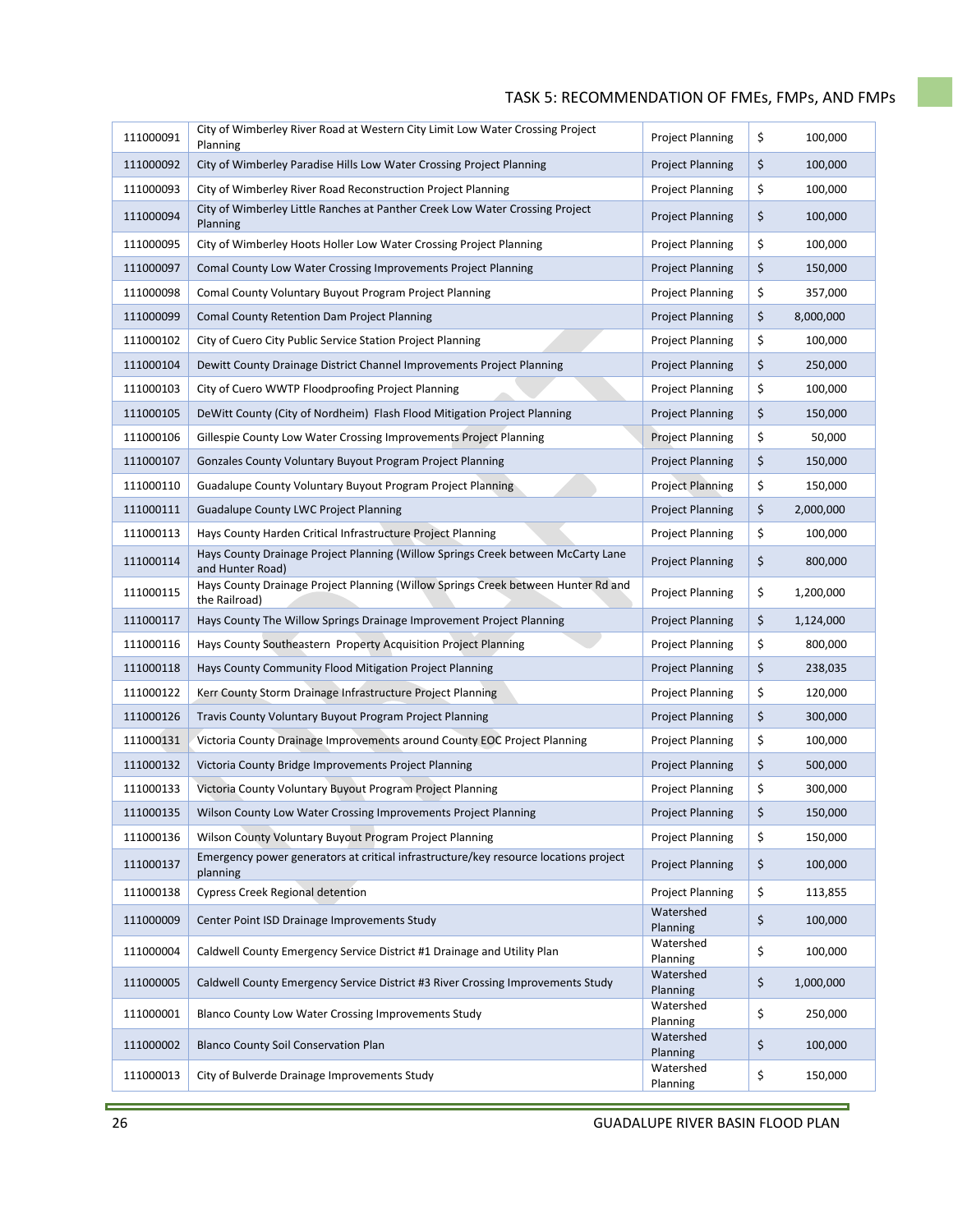| 111000014 | City of Bulverde Local Flooding Study                                                    | Watershed<br>Planning | \$<br>100,000   |
|-----------|------------------------------------------------------------------------------------------|-----------------------|-----------------|
| 111000020 | City of Ingram Drainage Improvements Study                                               | Watershed<br>Planning | \$<br>100,000   |
| 111000021 | City of Kerrville Stormwater Master Plan                                                 | Watershed<br>Planning | \$<br>250,000   |
| 111000032 | City of Kyle Structural Engineering Design Manual                                        | Watershed<br>Planning | \$<br>100,000   |
| 111000033 | City of Kyle Prairie and Woodland Restoration Plan                                       | Watershed<br>Planning | \$<br>250,000   |
| 111000035 | City of Lockhart Drainage Improvements Study                                             | Watershed<br>Planning | \$<br>2,400,000 |
| 111000036 | City of Lockhart USACE Study                                                             | Watershed<br>Planning | \$<br>360,000   |
| 111000037 | City of Luling Drainage Improvements Study                                               | Watershed<br>Planning | \$<br>150,000   |
| 111000038 | City of Martindale Drainage Improvements Study                                           | Watershed<br>Planning | \$<br>100,000   |
| 111000044 | City of New Braunfels Faust St / Nacogdoches Ave Improvements Project Planning           | Watershed<br>Planning | \$<br>1,102,000 |
| 111000045 | City of New Braunfels Dry Comal Creek Tributary East Watershed Project Planning          | Watershed<br>Planning | \$<br>344,000   |
| 111000046 | City of New Braunfels Comal Springs Watershed Project Planning                           | Watershed<br>Planning | \$<br>869,000   |
| 111000047 | City of New Braunfels Hunters Creek Regional Project Planning                            | Watershed<br>Planning | \$<br>211,000   |
| 111000048 | City of New Braunfels South Guadalupe Tributary Watershed Project Planning               | Watershed<br>Planning | \$<br>168,000   |
| 111000049 | City of New Braunfels Dry Comal Creek West Watershed Project Planning                    | Watershed<br>Planning | \$<br>126,000   |
| 111000050 | City of New Braunfels Stream and Rain Guage Study                                        | Watershed<br>Planning | \$<br>175,000   |
| 111000054 | City of San Marcos Regional Detention Study                                              | Watershed<br>Planning | \$<br>200,000   |
| 111000055 | City of San Marcos Modeling of Purgatory Creek and Willow Springs Creek Overflow<br>Area | Watershed<br>Planning | \$<br>271,000   |
| 111000061 | City of Seguin Drainage Improvements Study                                               | Watershed<br>Planning | \$<br>1,100,000 |
| 111000062 | City of Seguin Low Water Crossing Improvements Study                                     | Watershed<br>Planning | \$<br>1,500,000 |
| 111000069 | City of Victoria Drainage Improvement Study                                              | Watershed<br>Planning | \$<br>1,000,000 |
| 111000078 | City of Victoria Stream Restoration Study                                                | Watershed<br>Planning | \$<br>500,000   |
| 111000080 | City of Wimberley Drainage Master Plan                                                   | Watershed<br>Planning | \$<br>150,000   |
| 111000101 | City of Cuero Drainage Improvements Study                                                | Watershed<br>Planning | \$<br>150,000   |
| 111000108 | GBRA FEMA Cooperating Technical Partners (CTP) Modeling and Mapping                      | Watershed<br>Planning | \$<br>250,000   |
| 111000109 | <b>Guadalupe County Drainage Improvements Study</b>                                      | Watershed<br>Planning | \$<br>3,000,000 |
| 111000127 | Upper Guadalupe River Authority Evaluation of Water and Sediment Control Facilities      | Watershed<br>Planning | \$<br>250,000   |
| 111000128 | Victoria County Planning and Development Standards Study                                 | Watershed<br>Planning | \$<br>100,000   |
| 111000129 | Victoria County Drainage Improvements Study                                              | Watershed<br>Planning | \$<br>150,000   |
| 111000130 | <b>Victoria County FIRMs</b>                                                             | Watershed<br>Planning | \$<br>500,000   |
| 111000134 | Wilson County Stormwater Management Plan                                                 | Watershed<br>Planning | \$<br>500,000   |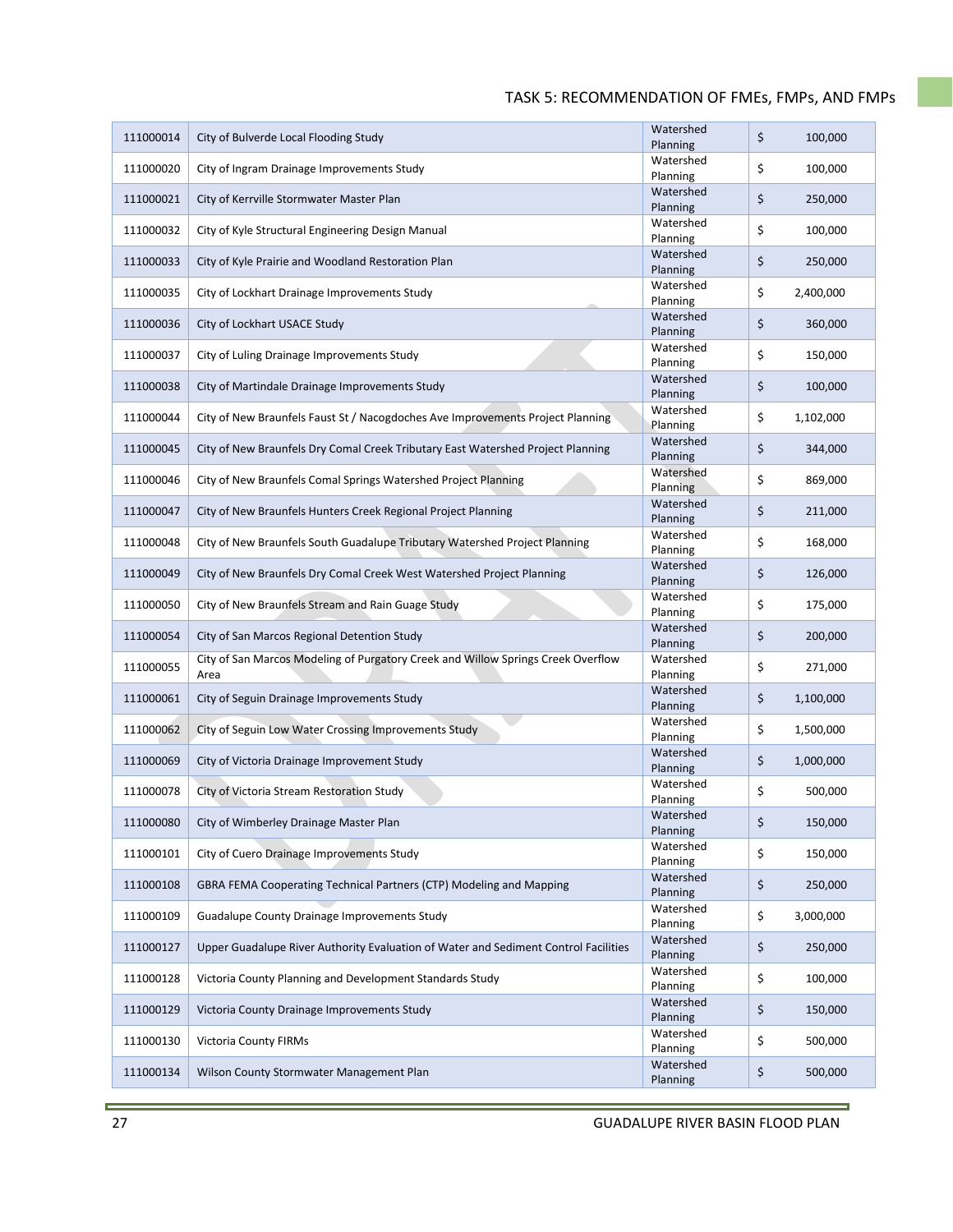|           |                                       |                              | 14.000<br>S68. |
|-----------|---------------------------------------|------------------------------|----------------|
| 111000011 | City of Cibolo and Seguin USACE Study | Watershed<br><b>Planning</b> | .000.000       |

A map and table of recommended FMEs is presented in **Appendix** \_\_\_ **and** \_\_\_, respectively.

# **5.4 Flood Mitigation Projects**

| 6              | <b>Summary of Approach in Recommending FMPs</b>                                                                                                                                       |  |  |  |  |  |  |
|----------------|---------------------------------------------------------------------------------------------------------------------------------------------------------------------------------------|--|--|--|--|--|--|
| $\overline{7}$ | For consideration as an FMP, a project must be defined in a sufficient level of detail to meet the technical                                                                          |  |  |  |  |  |  |
| 8              | requirements of the flood planning project Scope of Work and the associated Technical Guidelines                                                                                      |  |  |  |  |  |  |
| 9              | developed by the TWDB. In summary, the RFPG must be able to demonstrate that each recommended                                                                                         |  |  |  |  |  |  |
| 10             | FMP meets the following TWDB requirements:                                                                                                                                            |  |  |  |  |  |  |
| 11             | 1. The primary purpose is mitigation (response and recovery projects are not eligible for inclusion in                                                                                |  |  |  |  |  |  |
| 12             | the Regional Flood Plan).                                                                                                                                                             |  |  |  |  |  |  |
| 13             | Supports at least one regional floodplain management and flood mitigation goal.<br>2.<br>The FMP is a discrete project (not an entire capital program or drainage master plan).<br>3. |  |  |  |  |  |  |
| 14<br>15       | Implementation of the FMP results in:<br>4.                                                                                                                                           |  |  |  |  |  |  |
| 16             | Quantifiable flood risk reduction benefits<br>a.                                                                                                                                      |  |  |  |  |  |  |
| 17             | No negative impacts to adjacent or downstream properties<br>b.                                                                                                                        |  |  |  |  |  |  |
| 18             | No negative impacts to an entity's water supply<br>c.                                                                                                                                 |  |  |  |  |  |  |
| 19             | No overallocation of a water source based on the water availability allocations in the most<br>d.                                                                                     |  |  |  |  |  |  |
| 20             | recently adopted State Water Plan.                                                                                                                                                    |  |  |  |  |  |  |
| 21             |                                                                                                                                                                                       |  |  |  |  |  |  |
| 22             | In addition, the TWDB recommends that, minimally, FMPs should mitigate flood events associated with                                                                                   |  |  |  |  |  |  |
| 23             | the 1% annual chance flood (100-yr LOS). However, if a 100-yr LOS is not feasible, the RFGP can document                                                                              |  |  |  |  |  |  |
| 24             | the reasons for its infeasibility and still recommend an FMP with a lower LOS.                                                                                                        |  |  |  |  |  |  |
| 25             |                                                                                                                                                                                       |  |  |  |  |  |  |
| 26             | Updated construction cost estimates and estimates of project benefits must also be available to define a                                                                              |  |  |  |  |  |  |
| 27             | benefit-cost ratio (BCR) for each recommended FMP. The TWDB recommends that proposed projects                                                                                         |  |  |  |  |  |  |
| 28             | have a BCR greater than one, but the RFPG may recommend FMPs with a BCR lower than one with proper                                                                                    |  |  |  |  |  |  |
| 29             | justification.                                                                                                                                                                        |  |  |  |  |  |  |
| 30             |                                                                                                                                                                                       |  |  |  |  |  |  |
| 31             | All potentially feasible FMPs that had the necessary data and detailed modeling results available to                                                                                  |  |  |  |  |  |  |
| 32             | populate these technical requirements were considered for recommendation by the RFPG. Pertinent                                                                                       |  |  |  |  |  |  |
| 33             | details about the FMP evaluation are provided in the following section.                                                                                                               |  |  |  |  |  |  |
| 34             |                                                                                                                                                                                       |  |  |  |  |  |  |
| 35             | <b>FMP Evaluation</b>                                                                                                                                                                 |  |  |  |  |  |  |
| 36             | <b>Initial Evaluation</b>                                                                                                                                                             |  |  |  |  |  |  |
| 37             | The scope of work for each FMP was evaluated to ensure that it would support at least one of the regional                                                                             |  |  |  |  |  |  |
| 38             | floodplain management and flood mitigation goals established in Chapter 3. The goals associated with                                                                                  |  |  |  |  |  |  |
| 39<br>40       | each FMP are included in Appendix 3. Based on a review of supporting information, it was determined                                                                                   |  |  |  |  |  |  |
|                | that the primary purpose for each FMP is mitigation (rather than a response or recovery project), they are                                                                            |  |  |  |  |  |  |

 $\frac{1}{2}$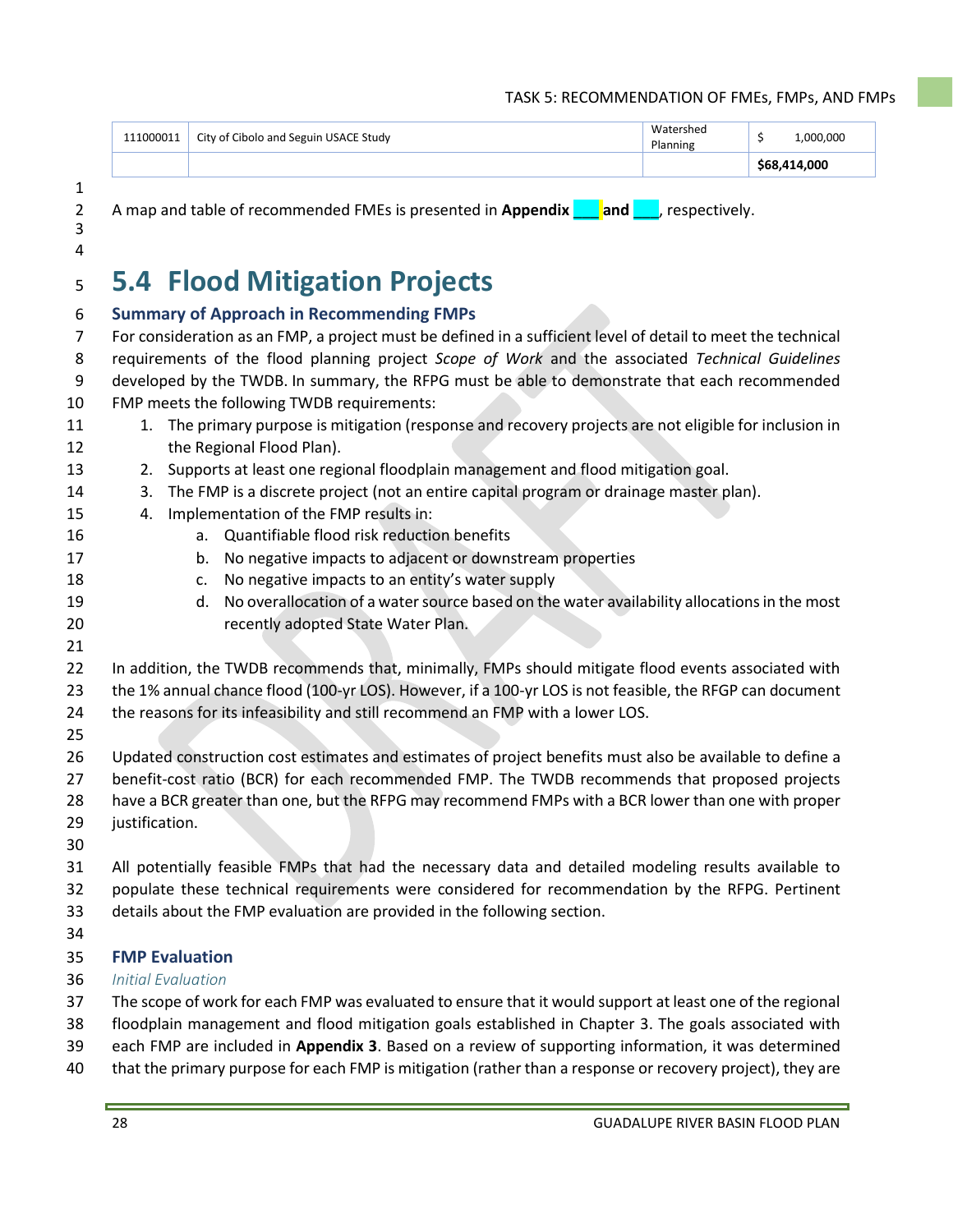- 1 discrete projects, and they do not have any anticipated impacts to water supply or water availability
- 2 allocations as established in the most recent adopted State Water Plan.
- 3

#### 4 *Level of Service (LOS) Evaluation and BCR*

- 5 All the recommended FMPs provide some level of flood reduction benefits which are included based on
- 6 the available information. When a BCR had been previously calculated in an engineering report or study
- 7 that was used to create an FMP, the previously calculated BCR value was utilized for the FMP analysis. For
- 8 any FMP that did not already have a calculated BCR value, the TWDB BCA Input Spreadsheet was utilized
- 9 in conjunction with the FEMA BCA Toolkit 6.0 to generate BCR values.
- 10

#### 11

#### 12 **Description and Summary of Recommended FMPs**

13 Due to the high level of detail required for consideration as an FMP, 37 projects were determined to have

- 14 enough details available for evaluation and potential recommendation as FMPs. All FMPs were
- 15 recommended by the RFPG, representing a combined total project cost of \$268,187,000. A summary of
- 16 the recommended FMPs for inclusion in the Regional Flood Plan is presented in **Table 5.2**. A map of project
- 17 areas for the recommended FMPs is provided as **Appendix 4**. Additionally, the required *Project Details*
- 18 *Spreadsheet,* which will be used for evaluation and project ranking by the State, is included as **Appendix**
- 19 **3**.
- 20

#### 21 *Table 5.2: Summary of Recommended FMPs*

| <b>FMP ID</b> | <b>Name</b>                                                          | <b>Type</b>           | <b>Description</b>                                                                                                                                                                                                                                                       | Cost         |
|---------------|----------------------------------------------------------------------|-----------------------|--------------------------------------------------------------------------------------------------------------------------------------------------------------------------------------------------------------------------------------------------------------------------|--------------|
| 113000001     | Detention on the<br><b>Blanco River</b>                              | Dam                   | The proposed dam height of 102 ft. and dam length of 1,840 ft. will provide a<br>maximum storage capacity of approximately 1128 ac-ft.                                                                                                                                   | \$7,467,000  |
| 113000006     | Plum Creek Tributary 3<br>Arbor Knot Dr.<br>Improvement              | Infrastructure        | A proposed culvert improvement has been developed to convey a 1% ACE event.<br>The proposed culvert improvement is to add one additional 8ft x 4ft culvert totaling<br>three culverts at this location, and raising the finished deck elevation by 0.5ft.                | \$484,000    |
| 113000007     | Plum Creek Tributary 4<br>Sledge Rd.<br>Improvement                  | Infrastructure        | The proposed culvert improvement resulted in eight (7ft x 4ft) box culverts, needed<br>to clear the roadway and to alleviate additional backwater flooding.                                                                                                              | \$998,000    |
| 113000008     | Plum Creek Tributary 4<br>FM 150 Improvement                         | Infrastructure        | Bridge improvement which will increase the mouth opening and raise the deck<br>level.                                                                                                                                                                                    | \$1,757,400  |
| 113000009     | 80ft Channel<br><b>Modification and</b><br><b>Additional Culvert</b> | Comprehensive         | This project consists of channel modifications and an additional culvert. The<br>channel will have 4:1 side slopes and an additional 12 ft x 6 ft culvert is added.                                                                                                      | \$1,502,400  |
| 113000010     | 65ft Channel<br>Modification and<br><b>Additional Culvert</b>        | Comprehensive         | The channel modifications consists of 65-ft bottom width channel modifications<br>with 4:1 side slopes spanning from the North I-35 frontage road down past Goforth<br>Road to Kym Way.                                                                                  | \$512,000    |
| 113000011     | <b>Plum Creek Detention</b><br>Pond Upstream of IH35                 | <b>Detention Pond</b> | This project consists of a detention pond between the railroad track and the South<br>bound I-35 frontage road. Under this proposed alternative a 13-ft high dam wall<br>would be placed on Plum Creek near Kyle Center Drive.                                           | \$750,000    |
| 113000013     | Wood Road/Landa<br><b>Street Drainage</b><br>Improvement             | Other                 | Authorized services include developing a 2D hydrologic and hydraulic model to<br>evaluate existing conditions flood risk for the project area, conceptually evaluating<br>the feasibility of constructing a new detention pond upstream of Wood Road, and<br>preparing a | \$33,089,000 |
| 113000015     | <b>Improve Flood Warning</b><br>Systems                              | Preparedness          | Enhancing stream flow gage network by increasing number of gages throughout<br>community by at least six                                                                                                                                                                 | \$300,000    |
| 113000026     | <b>Purgatory Creek</b><br>Channel Improvement                        | Channel               | Purgatory Creek Channel Improvement Project Preliminary Engineering Report                                                                                                                                                                                               | \$20,720,000 |
| 113000027     | Sherwood/Kingwood<br>Drainage Improvements                           | Infrastructure        | Sherwood Drive and Kingwood Street Improvements Preliminary Engineering<br>Report                                                                                                                                                                                        | \$5,223,000  |
| 113000035     | <b>Guadalupe Street</b><br><b>Automatic Flood Gates</b>              | Preparedness          | Place automatic flood gates with vehicle detection on inside of flooded area to<br>allow for egress.                                                                                                                                                                     | \$100,000    |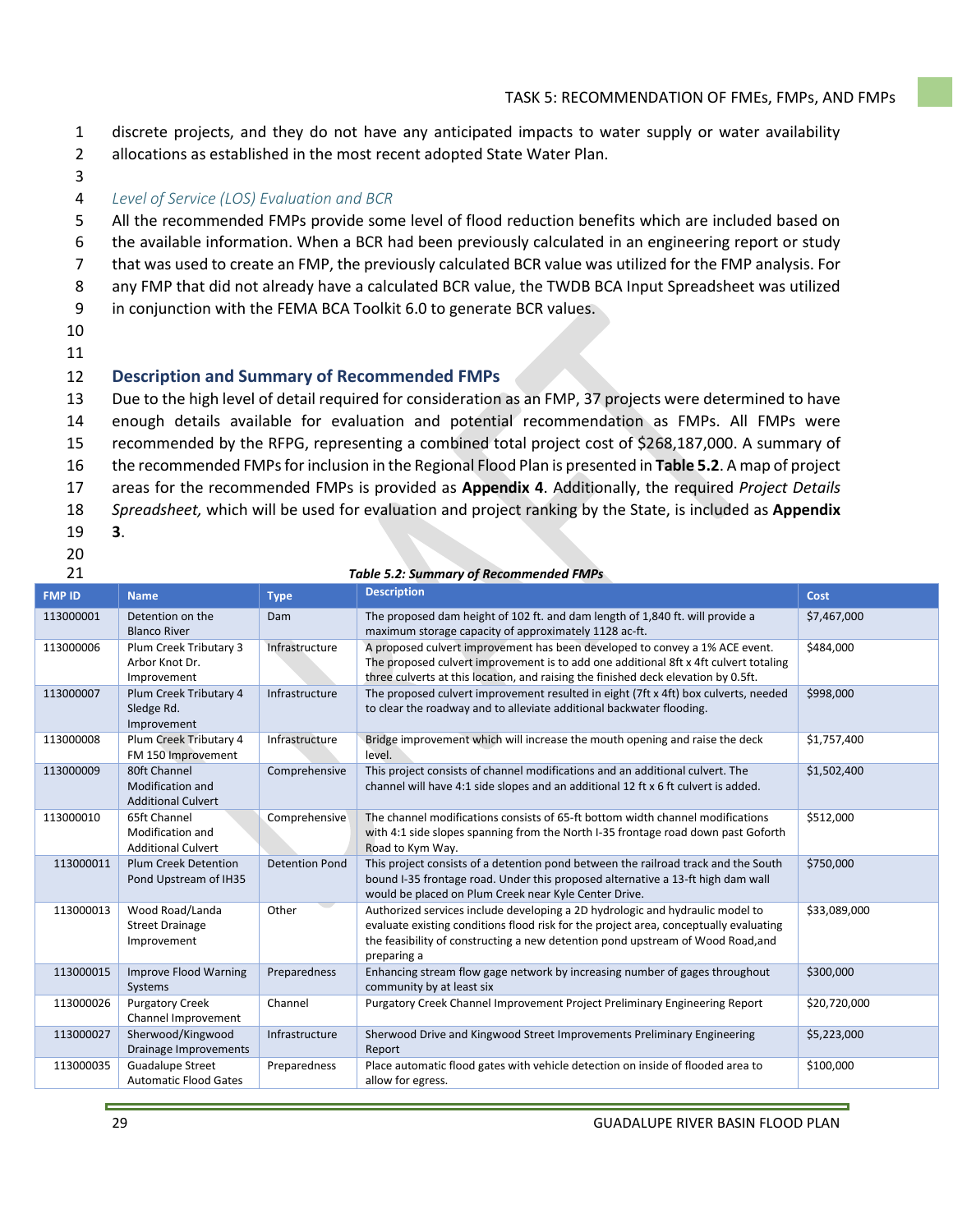| 113000036 | <b>Baldridge Creek</b><br><b>Regional Detention</b><br>Pond                    | Comprehensive           | The scope of work includes constructing a regional detention pond on Baldridge<br>Creek upstream of the City. The proposed pond would be located northwest of the<br>City and would release runoff at a substantially lower flowrate, resulting in lower<br>flood eleva  | \$9,772,000   |
|-----------|--------------------------------------------------------------------------------|-------------------------|--------------------------------------------------------------------------------------------------------------------------------------------------------------------------------------------------------------------------------------------------------------------------|---------------|
| 113000037 | <b>Baldridge Creek</b><br>Channel and Culvert<br>Improvement                   | Comprehensive           | A combination of a 50 ft. bottom width channel modification with 3:1 side slopes<br>downstream of SH 97 and the addition of two 10 foot by 10 foot concrete box<br>culverts was determined to be the most effective flood mitigation solution for the<br>area.           | \$3,412,000   |
| 113000039 | Wilson Creek - Green<br>Acres Dr. Improvement                                  | Infrastructure          | A proposed updated culvert geometry consists of 11 box culverts (10ft-12ft) and a<br>raised finished deck elevation (3ft rise).                                                                                                                                          | \$1,083,000   |
| 113000040 | <b>Regional Detention</b><br>South of Mountain<br><b>Crest Drive</b>           | <b>Detention Pond</b>   | The alternative consists of a 20 ft. tall detention structure with a 175 ac-ft<br>detention capacity. The outflow control would consist of culverts for low flow and<br>an overflow weir for high flow.                                                                  | \$756,000     |
| 113000041 | Improvements to<br><b>Brookside Drive Culvert</b><br>Crossing                  | LWC upgrade             | The culvert opening will be increased to three 36" concrete pipes to match the<br>culvert capacity just downstream at Brook Meadow Dr. and also involve some<br>minimal re-grading of the stream flowline.                                                               | \$31,000      |
| 113000042 | <b>Brookmeadow Drive</b><br>Drainage Improvements                              | Channel                 | The proposed alternative consists of a rip rap ditch along the south side of<br>Brookmeadow Drive, under Overbrook Court and down to Hog Creek. The capacity<br>of the ditch would be enough to hold the most frequent flows                                             | \$52,000      |
| 113000044 | Regional Detention on<br><b>Bear Creek</b>                                     | <b>Detention Pond</b>   | The proposed dam height of 85 ft. and dam length of 620 ft. will provide a<br>maximum storage capacity of approximately 3,375 ac-ft.                                                                                                                                     | \$5,576,000   |
| 113000046 | Flood Warning System<br>& Stream Gage Network                                  | Preparedness            | The plan will establish a flood early warning system that utilizes 12 stream gages to<br>provide streamflow data and flood stage information                                                                                                                             | \$211,000     |
| 113000047 | Regional Detention on<br>Peach Creek                                           | <b>Detention Pond</b>   | A 29 ft. high dam with a length of 5780 ft. would provide approximately 41,774 ac-<br>ft of storage. This site would be able to store a large volume of water and greatly<br>reduce the peak from the Peach Creek watershed.                                             | \$6,254,000   |
| 113000049 | Lake McQueeney<br>Spillgate Replacement<br>and Dam Armoring                    | Dam                     | GBRA proposes to replace existing obermeyer and bear-trap style crest gates with<br>new hydraulically actuated steel crest gates at Lake McQueeney Dam. Replacement<br>of the gates will include structural modifications to the existing spillway structure,<br>upgrade | \$40,000,000  |
| 113000050 | Lake Placid Spillgate<br>Replacement and Dam<br>Armoring                       | Dam                     | GBRA proposed to replace the two antiquated bear-trap style spillgates on the Lake<br>Placid dam with new hydraulically-actuated steel crest gates. Replacement of the<br>gates will include structural modifications to the existing spillway structure,<br>upgrades to | \$40,000,000  |
| 113000052 | Kerr County Back-up<br><b>Power Generators</b>                                 | Preparedness            | Installing generators at critical facilities will help ensure physical safety for facility<br>occupants and maintain electronic systems functionality during power outages.<br>Portable generators will maintain additional systems functionality including but not      | \$735,000     |
| 113000057 | Spring Street Erosion at<br><b>Outfall Project</b>                             | <b>Storm Drain</b>      | Proposed project to extend the existing 54" storm drain, regrading and compacting<br>the earthen channel to stabilize the erosion that has taken place, and constructing<br>a concrete baffled chute to convey flow down the steep channel embankment with<br>a stilling | \$750,000     |
| 113000058 | Clay Street Drainage<br>and Kroc Center<br><b>Detention Pond</b><br>Spillway   | Comprehensive           | Proposed project to reconfigue and reconstruct the existing Kroc Center outlet<br>structure and Clay Street drainage improvements. No adverse impacts have been<br>identified downstream.                                                                                | \$9,000,000   |
| 113000059 | Coronado Drive and<br>Junction Highway<br>Drainage Improvements                | Comprehensive           | Proposed proposed street and drainage improvements project to alleviate street<br>ponding and nuisance flooding at Coronado Drive north of Junction Highway.                                                                                                             | \$495,000     |
| 113000060 | City of Victoria Back-up<br><b>Power Generators</b>                            | <null></null>           | Install emergency generators and quick connects on all buildings, critical<br>infrastructure, and government buildings.                                                                                                                                                  | <null></null> |
| 113000061 | City of Buda-Lifschutz<br><b>Headwaters Voluntary</b><br>Buyout                | Property<br>Acquisition | Voluntary, targeted buyouts for 1 or more affected properties. (November 11, 2016<br>Preliminary Engineering Report)                                                                                                                                                     | \$500,000     |
| 113000062 | City of Nixon-<br>Wastewater System<br>Flood Improvments                       | Comprehensive           | The WWTP lift station and 8th Avenue lift station have experienced inundation and<br>caused overflows as a result of stormwater inflow into the wastewater system. Also<br>need a new generator & SCADA System Improvements at the City's WWTP, Water                    | \$3,600,000   |
| 113000063 | City of San Marcos-                                                            | Preparedness            | Well 6/Water Pl<br>Purchase and installation of generators for temporary sheltering efforts in all public                                                                                                                                                                | <null></null> |
| 113000064 | <b>Emergency Generators</b><br>Victoria County-<br><b>Emergency Generators</b> | Preparedness            | facilities capable of housing citizens.<br>Install emergency generators at critical facilities.                                                                                                                                                                          | \$500,000     |
|           |                                                                                |                         |                                                                                                                                                                                                                                                                          |               |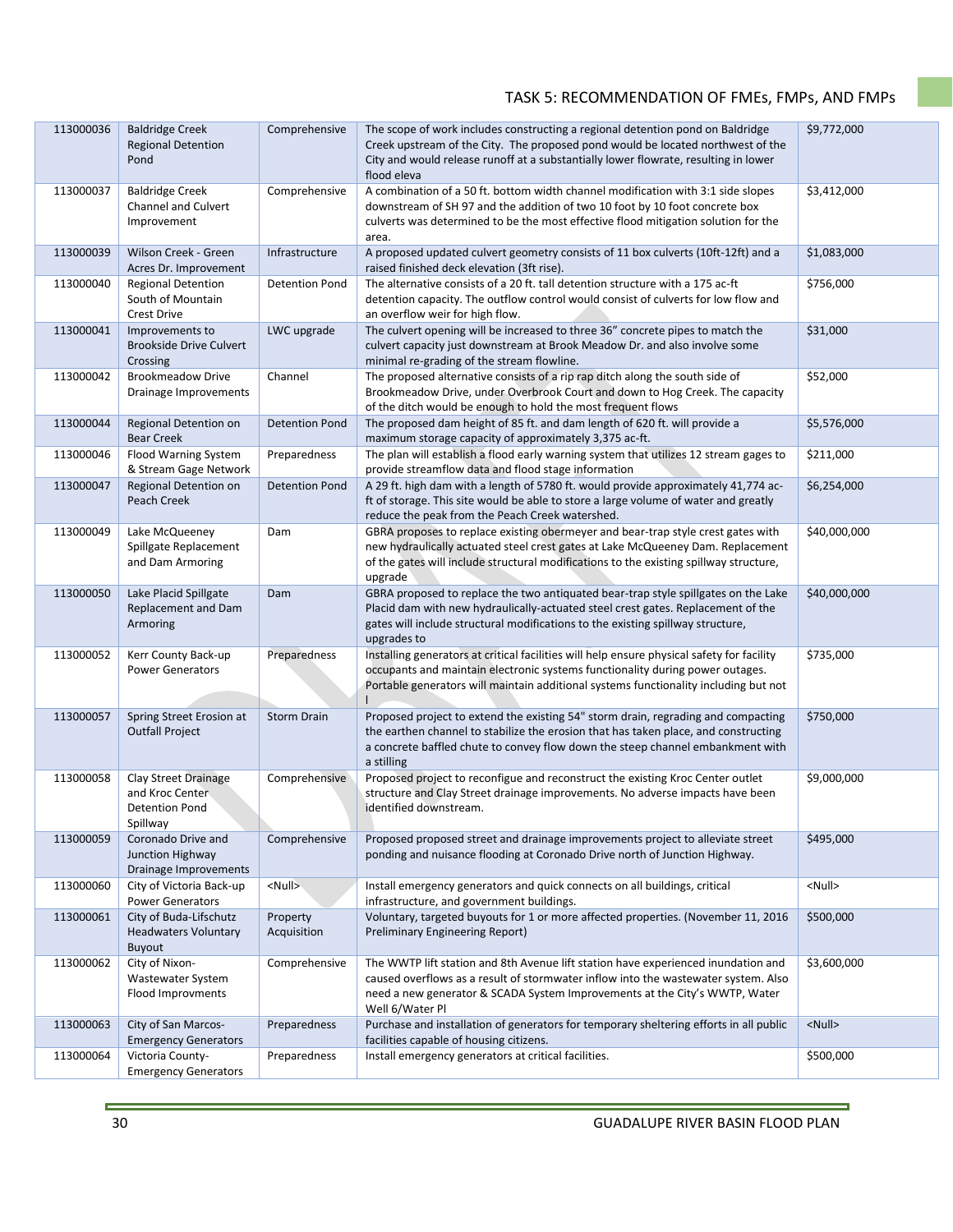| 113000065 | City of Seguin Regional<br>Detention Southwest of<br>Seguin City Limits     | <b>Detention Pond</b> | Proposed regional detention detention project on Mays Creek.                                                                                                                                                                                                            | \$1,750,000   |
|-----------|-----------------------------------------------------------------------------|-----------------------|-------------------------------------------------------------------------------------------------------------------------------------------------------------------------------------------------------------------------------------------------------------------------|---------------|
| 113000066 | City of Seguin - Culvert<br>Improvements at<br><b>Guadalupe River Drive</b> | LWC upgrade           | Proposed project to add two additional 10 ft. by 10 ft. reinforced concrete box<br>culverts on either side of the existing two-10ft. by 10ft. box culverts at Guadalupe<br>River Dr.                                                                                    | \$516,000     |
| 113000067 | City of Victoria Channel<br>and Bridge<br>Modifications on<br>Highway 87    | Comprehensive         | Proposed channel and bridge modification project. The design modification consists<br>of adding two additional piers to the right and left overbanks of the bridge.                                                                                                     | \$7,255,000   |
| 113000068 | City of Victoria<br>Detention Upstream of<br>State Highway 87               | Comprehensive         | Proposed detention structure located upstream of State Highway 87. The detention<br>basin has a proposed height of 11ft from crest to inlet structure. The dam has a<br>proposed capacity of 3700 ac-ft. Three culvert outlet structures are proposed to be<br>used for | \$50,736,000  |
| 113000069 | <b>Guadalupe County</b><br>Detention on York<br><b>Creek Project</b>        | Comprehensive         | Project for detention on York Creek. The currently proposed dam height of 48 ft.<br>and dam length of 4800 ft. will provide a maximum storage capacity of<br>approximately 48,130 ac-ft.                                                                                | \$12,100,300  |
|           |                                                                             |                       |                                                                                                                                                                                                                                                                         | \$268,187,000 |

1

2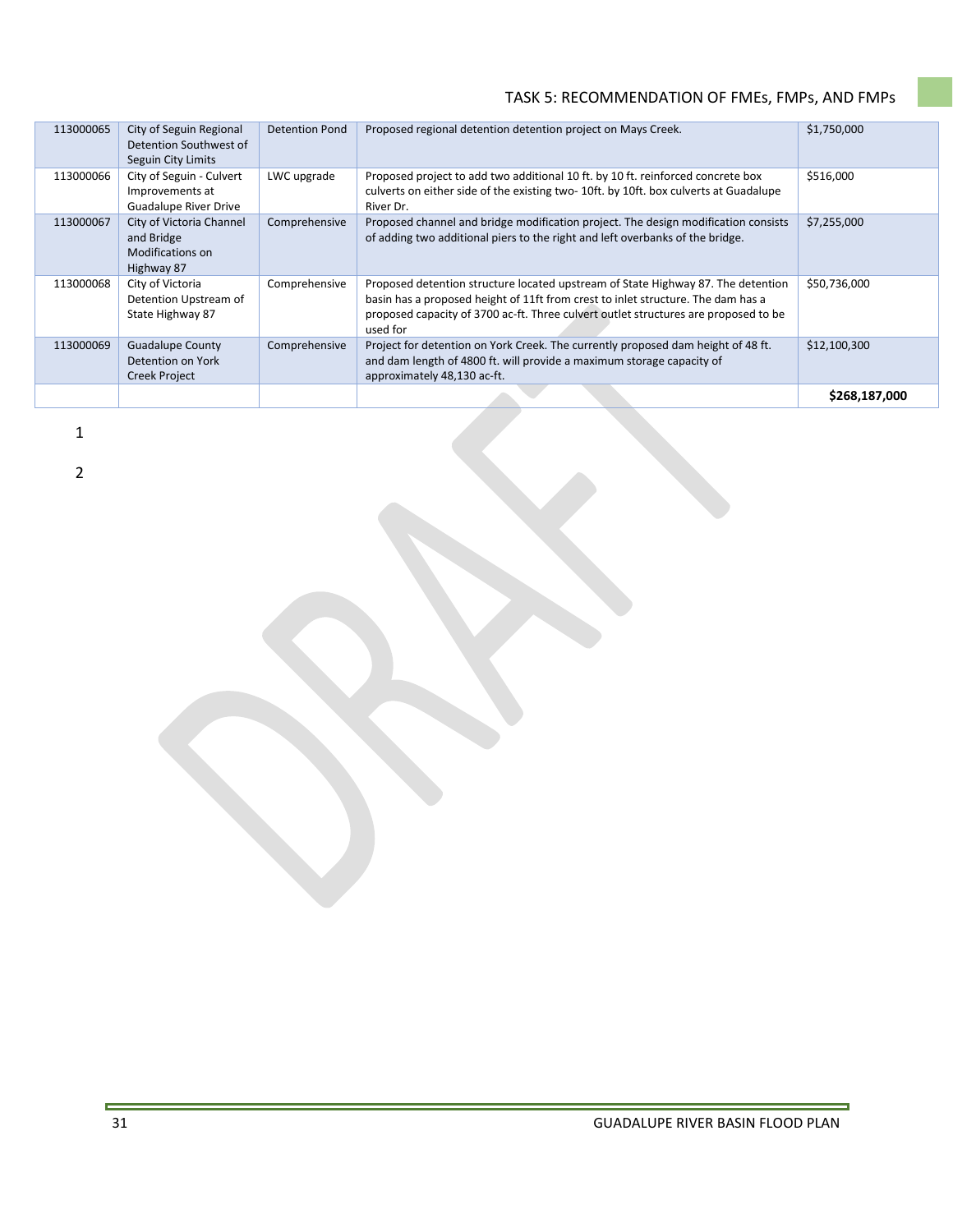# **5.5 Flood Management Strategies**

#### **Summary of Approach in Recommending FMSs**

 The approach for recommending FMSs adheres to similar requirements as the FMP process except, due to the flexibility and varying nature of RFPG's potential utilization of FMSs, some of these requirements may not be applicable to certain types of FMSs. In general, the RFPG must be able to demonstrate that each recommended FMS meets the following TWDB requirements as applicable: 1. The primary purpose is mitigation (response and recovery projects are not eligible for inclusion in 8 the Regional Flood Plan). 2. Supports at least one regional floodplain management and flood mitigation goal. 3. Implementation of the FMS results in: a. Quantifiable flood risk reduction benefits b. No negative impacts to adjacent or downstream properties (a No Negative Impact certification is required) c. No negative impacts to an entities water supply d. No overallocation of a water source based on the water availability allocations in the most recently adopted State Water Plan. In addition, the TWDB recommends that, at a minimum, FMSs should mitigate flood events associated with the 1% annual chance flood (100-yr LOS). However, if a 100-yr LOS is not feasible, the RFGP can document the reasons for its infeasibility and still recommend an FMS with a lower LOS. Although each potentially feasible FMS must demonstrate that there would be no negative flood impacts on a neighboring area due to its implementation, there were no structural FMSs identified for this region, and therefore no adverse impacts from flooding or to the water supply are anticipated. **Description and Summary of Recommended FMSs** The RFPG identified and reviewed more than 150 individual strategies from stakeholders within the region. Many of the identified strategies were found in existing Hazard Mitigation Action Plans and, it was noted, that there is a lot of similarity in the strategies, and all the strategies can be categorized as one of the five strategy types identified in the TWDB Guidance Documents. For these reasons the planning group decided to bundle the individual strategies under five regional strategies. The main reasons for this decision were to make each strategy inclusive of all communities within the region that choose to pursue them, and to encourage collaboration between sponsors, particularly neighboring communities. For example, many communities identified media campaigns for public education and outreach. Rather than developing individual programs or material the RFPG encourages communities within media markets to develop joint programs to provide consistancy and efficient use of resources. A one-page summary for

- 37 each strategy in included in Appendix and along with a table of individual actions identified to date under
- each strategy.
- 
-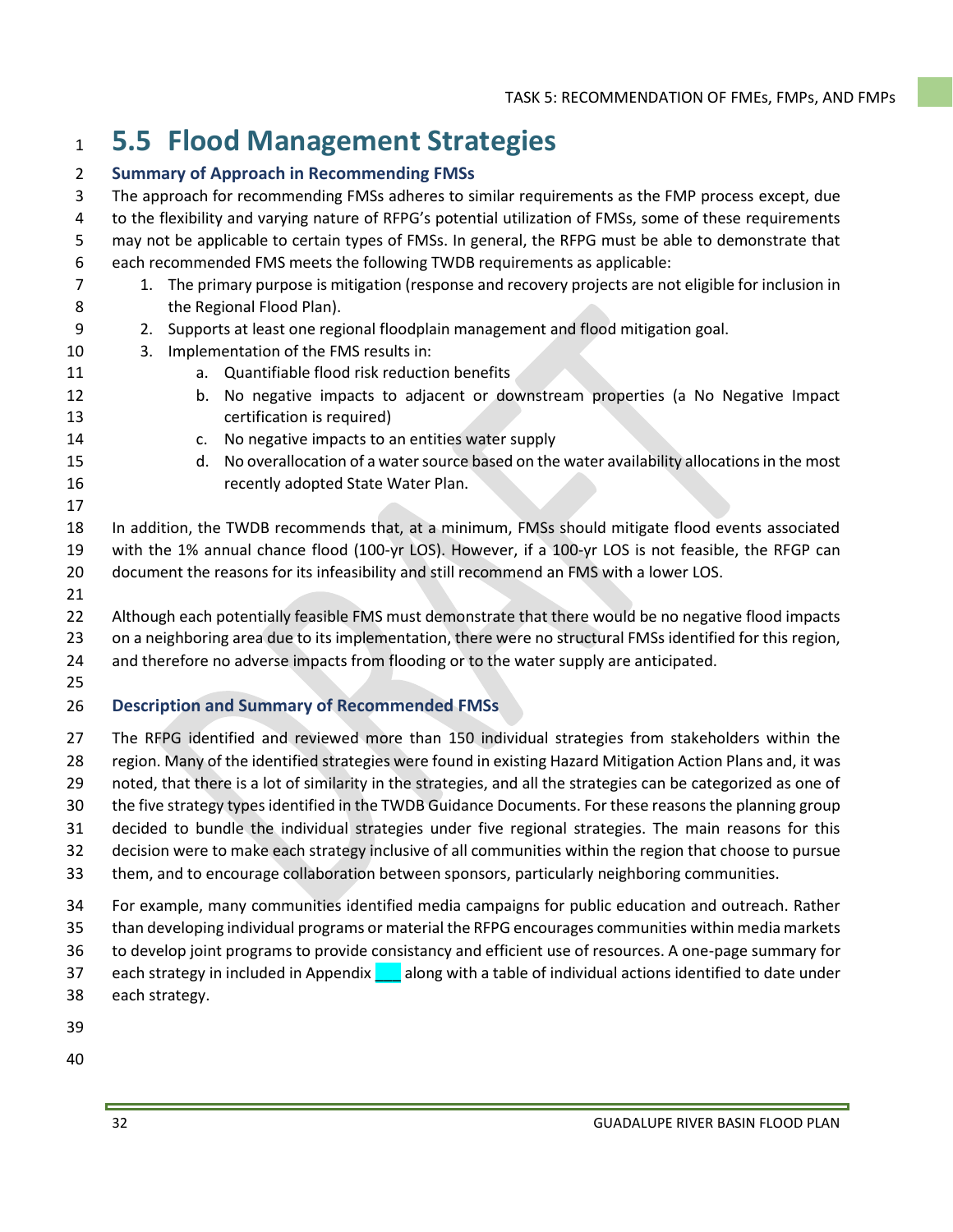#### *Education and Outreach*

- This strategy covers all potential sponsors within the region to undertake activities not limited to
- implementing/improving flood education and awareness programs for residents, elected officials, and
- real estate agents/developers; and flood insurance campaigns. Communications tools and programs may
- include brochures, websites, social media, workshops, mail inserts, and newspaper/radio. The desired
- outcomes include reducing flood risk through education and avoidance of flood risk as well as increasing
- NFIP participation.
- 

#### *Property Acquisitions and Structural Elevation*

 This strategy covers all potential sponsors within the region that choose to develop and implement a voluntary buyout or structural elevation assistance programs. Desired outcomes include eliminating repetitive loss structures and implementing programs to purchase and preserve open space to protect existing riparian corridors and protect or restore floodplain functionality and conveyance.

#### *Regulatory and Guidance*

- This strategy covers all potential sponsors within the region to regularly review and update floodplain
- ordnances, land use/zoning, development criteria, and enforcement. Actions are not limited to developing
- and implementing higher standards such as increased freeboard and detention requirements; developing and implementing green infrastructure programs or riparian preservation; or updating codes and
- ordinances to allow a community to use of "best available data" if needed. The ability to use best available
- 21 data is a particularly important point for communities that have outdated, or no effective floodplains
- defined because it allows for the use of Base Level Engineering products to manage floodplains.
- 

### *Flood Measurement and Warning*

- This strategy covers all potential sponsors within the region to develop or implement programs to increase flood warning. Actions are not limited to installing reverse 911 systems; preparing, maintaining, and exercising evacuation/emergency management plans (including personnel training); purchasing NOAA all-hazards radios for critical facilities and for discounted distribution to residents; installing stream gauges
- to provide advanced flood warning; and developing a program to increase flood safety systems at low
- water crossings such as barricades, signs, flashers.
- 

### *Infrastructure Projects*

 This strategy covers all potential sponsors within the region to develop or implement maintenance programs to preserve system functionality of existing infrastructure (i.e. storm drains, culverts, and bridges); stream restoration/channelization programs to enhance riparian corridors and preserve floodplain capacity; and infrastructure improvements programs that identify and prioritize flood risk reduction projects.

- 
-